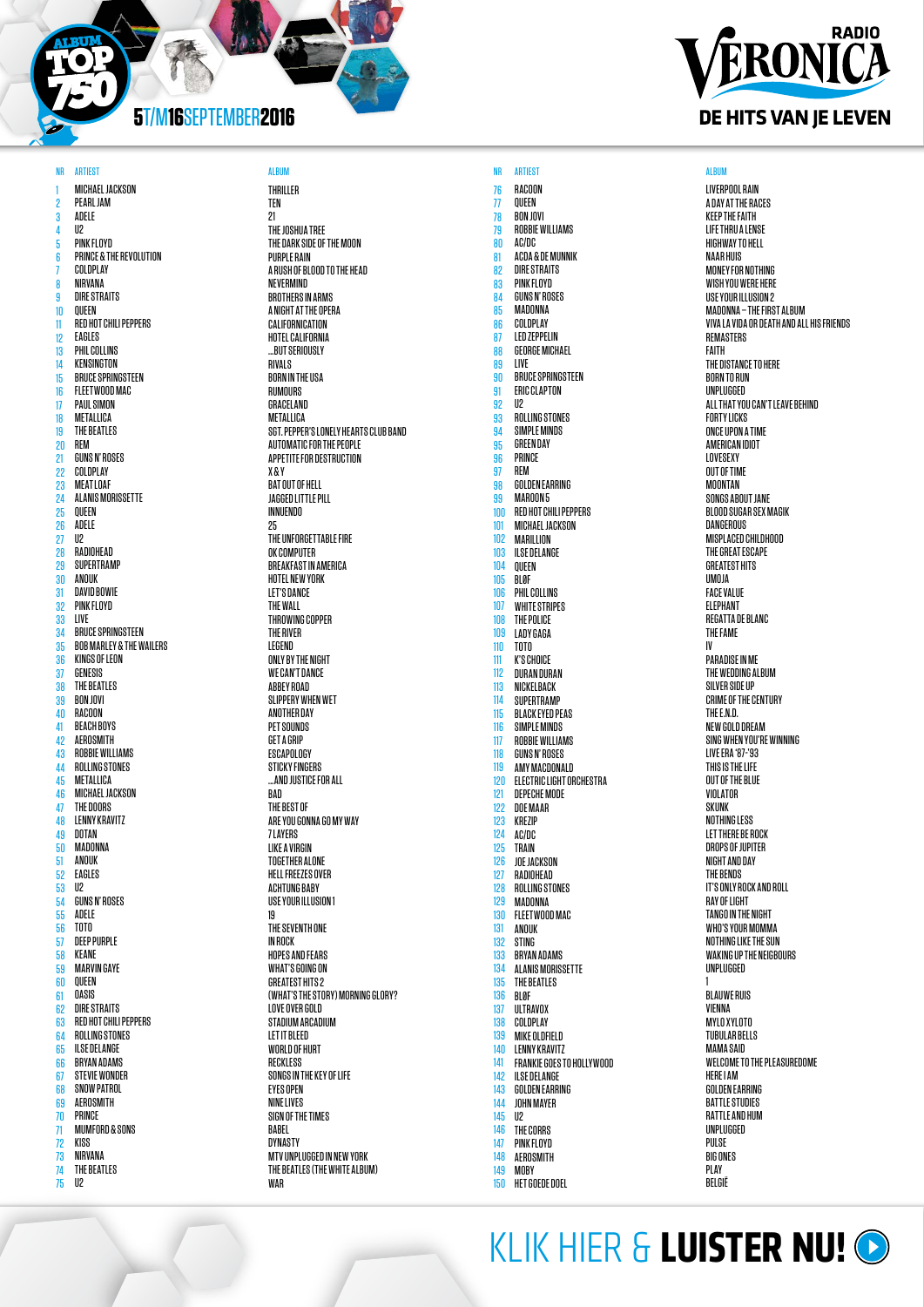151 152 153 154 155 156 157 158 159 160 161 182 163 164 165 166 167 168 169 170 171 172 173 174 175 176 177 178 179 180 181 182 183 184 185 186 187 188 189 190 191 192 193 194 195 196 197 198 199 200 201 202 TINA TURNER 203 204 THE POLICE 205 206 THE SCORPIONS 207 208 LENNY KRAVITZ 209 ACDA & DE MUNNIK 210 DONALD FAGEN 211 212 GOLDEN EARRING 213 U2 214 215 216 217 218 219 BLØF 220 HERMAN BROOD & HIS WILD ROMANCE 221 MILOW 222 IRON MAIDEN 223 COLDPLAY 224 PINK FLOYD 225 OASIS SNOW PATROL SANTANA KANE TALK TALK AVICII SIMON & GARFUNKEL BON JOVI HEART BLØF THE DOORS JAMES BLUNT STEVE MILLER BAND SKUNK ANANSIE ALAN PARSONS PROJECT PHARRELL WILLIAMS ROLLING STONES GOTYE QUEEN THE SCENE KATE BUSH **MADONNA** MEAT LOAF MUMFORD & SONS BRYAN ADAMS TRAIN DIRE STRAITS THE VERVE STING AMY WINEHOUSE JIMI HENDRIX MARCO BORSATO GENESIS COLDPLAY CREEDENCE CLEARWATER REVIVAL LENNY KRAVITZ ALPHAVILLE JACKSON BROWNE MUSE CROWDED HOUSE INXS KATY PERRY THE CURE TRACY CHAPMAN **ANNIK** EAGLES ROLLING STONES **MORY** QUEEN THE CRANBERRIES THE BEATLES JASON MRAZ METALLICA **GREEN DAY** ILSE DELANGE PEARL JAM ROXY MUSIC RED HOT CHILI PEPPERS PRINCE & NEW POWER GENERATION MANIC STREET PREACHERS BILLY JOEL

### A HUNDRED MILLION SUNS MOONEL OWED AS LONG AS YOU WANT THIS IT'S MY LIFE TRUE BRIDGE OVER TROUBLED WATER CROSS ROAD - THE BEST OF BAD ANIMALS HELDER LA WOMAN ALL THE LOST SOULS FLY LIKE AN EAGLE **STOOSH** AMMONIA AVENUE G I R L BLACK AND BLUE MAKING MIRRORS MADE IN HEAVEN **BLAUW** THE KICK INSIDE **MIISIC** SIGH NO MORE SO FAR SO GOOD CALIFORNIA 37 ALCHEMY (LIVE) URBAN HYMNS BACK TO BLACK ELECTRIC LADYLAND DE WAARHEID GENESIS

BAT OUT OF HELL 2: BACK INTO HELL FIELDS OF GOLD (THE BEST OF) GHOST STORIES COSMO'S FACTORY 5 FOREVER YOUNG RUNNING ON EMPTY ORIGIN OF SYMMETRY **WOODFACE** KICK PRISM DISINTEGRATION TRACY CHAPMAN URBAN SOLITUDE THE VERY BEST OF TATTOO YOU 18 LIVE AT WEMBLEY '86 NO NEED TO ARGUE REVOLVER WE SING, WE DANCE, WE STEAL THINGS PRIVATE DANCER S&M THEIR GREATEST HITS DOOKIE LOVE AT FIRST STING NEXT TO ME LET LOVE RULE HIFR 71 IN THE NIGHTFLY VS THE NAKED TRUTH BEST OF 1990-2000 AVALON BY THE WAY DIAMONDS AND PEARLS THIS IS MY TRUTH TELL ME YOURS THE NYLON CURTAIN **OKTOBER SHPRITSZ** MILOW SEVENTH SON OF A SEVENTH SON A HEAD FULL OF DREAMS ECHOES - THE BEST OF DEFINITELY MABYE

### NR ARTIEST DES SALBUM ALBUM ALBUM ANN ARTIEST NA ARTIEST ALBUM ANN ARTIEST ALBUM ANN ARTIEST ALBUM ANN ARTIEST 226 GENESIS 227 228 229 230 231 232 233 234 235 236 237 238 239 240 241 242 243 244 245 246 247 248  $249$ 250 251 252 253 254 255 256 257 258 259 260 261 262 263 264 265 266 267 268 269 270 271 272 273 274 275 276 277 278 279 280 281 282 283 284 285 286 287 288 289 290 291 292 293 294 295 296 297 298 200 300 JOHN MAYER THE BABYS BLACK CROWES KATE BUSH ROLLING STONES JOHN LEGEND DE DIJK NIRVANA THE BEATLES JAMES MORRISON SMASHING PUMPKINS ALAN PARSONS PROJECT ELVIS PRESLEY BRUCE SPRINGSTEEN & THE E STREET BAND ED SHEERAN EURYTHMICS RADIOHEAD BLØF SINÉAD O'CONNOR GUNS N' ROSES ROBBIE WILLIAMS GARY MOORE NEIL YOUNG KANE GEORGE MICHAEL PEARL JAM CHRIS ISAAK KEANE BOSTON COMMON LINNETS U2 DAFT PUNK PAUL WELLER LIVE JOE JACKSON P!NK TALKING HEADS BON JOVI T'PAU THE PRODIGY ROLLING STONES SAM SMITH DURAN DURAN SKUNK ANANSIE **SUPERTRAMP** BLØF STING MUSE **MADONNA** FAITH NO MORE MEAT LOAF MICHAEL BUBLÉ EUROPE JACK JOHNSON UB 40 RED HOT CHILI PEPPERS ERIC CLAPTON **ANNIK** MICHAEL JACKSON ILSE DELANGE AEROSMITH ADELE DIRE STRAITS JOHN MAYER GEORGE MICHAEL LINKIN' PARK PHIL COLLINS MANIC STREET PREACHERS DAVID BOWIE **EMELI SANDÉ** DE DIJK P!NK GOLDEN EARRING MASSIVE ATTACK

# **RADIO** ERONICA DE HITS VAN JE LEVEN

INVISIBLE TOUCH **CONTINUUM** BROKEN HEART SHAKE YOUR MONEY MAKER THE WHOLE STORY GET YER YA-YAS OUT! LOVE IN THE FUTURE DE BLAUWE SCHUIT NIRVANA LET IT BE UNDISCOVERED MELLON COLLIE AND THE INFINITE SADNESS EYE IN THE SKY 30 #1 HITS LIVE 1975/85 + SWEET DREAMS PABLO HONEY BOVEN THE LION AND THE COBRA **GREATEST HITS** INTENSIVE CARE STILL GOT THE BLUES HARVEST NO SURRENDER LADIES AND GENTLEMEN - THE BEST OF REARVIEWMIRROR: 1991-2003 WICKED GAME UNDER THE IRON SEA GREATEST HITS COMMON LINNETS LIVE UNDER A BLOOD RED SKY RANDOM ACCESS MEMORIES WILD WOOD AWAKE: THE BEST OF LIVE BODY AND SOUL THE TRUTH ABOUT LOVE STOP MAKING SENSE THESE DAYS BRIDGE OF SPIES THE FAT OF THE LAND STEEL WHEELS IN THE LONELY HOUR GREATEST PARANOID AND SUNBURNT RETROSPECTACLE: ANTHOLOGY LIVE 2004 TEN SUMMONER'S TALES **ABSOLUTION** THE IMMACULATE COLLECTION WHO CARES A LOT? THE VERY BEST OF MEAT LOAF CALL ME IRRESPONSIBLE THE FINAL COUNTDOWN SING-A-LONGS & LULLABIES FOR THE FILM CURIOUS GEORGE LABOUR OF LOVE 2 LIVE IN HYDE PARK **CROSSROADS** FOR BITTER OR WORSE OFF THE WALL AFTER THE HURRICANE - GREATEST HITS & MORE PUMP LIVE AT THE ROYAL ALBERT HALL DIRE STRAITS HEAVIER THINGS LISTEN WITHOUT PREJUDICE VOLUME ONE HYBRID THEORY **HITS** FOREVER DELAYED STATION TO STATION OUR VERSION OF EVENTS LIVE **FUNHOUSE** THE COMPLETE SINGLES COLLECTION **BLUE LINES**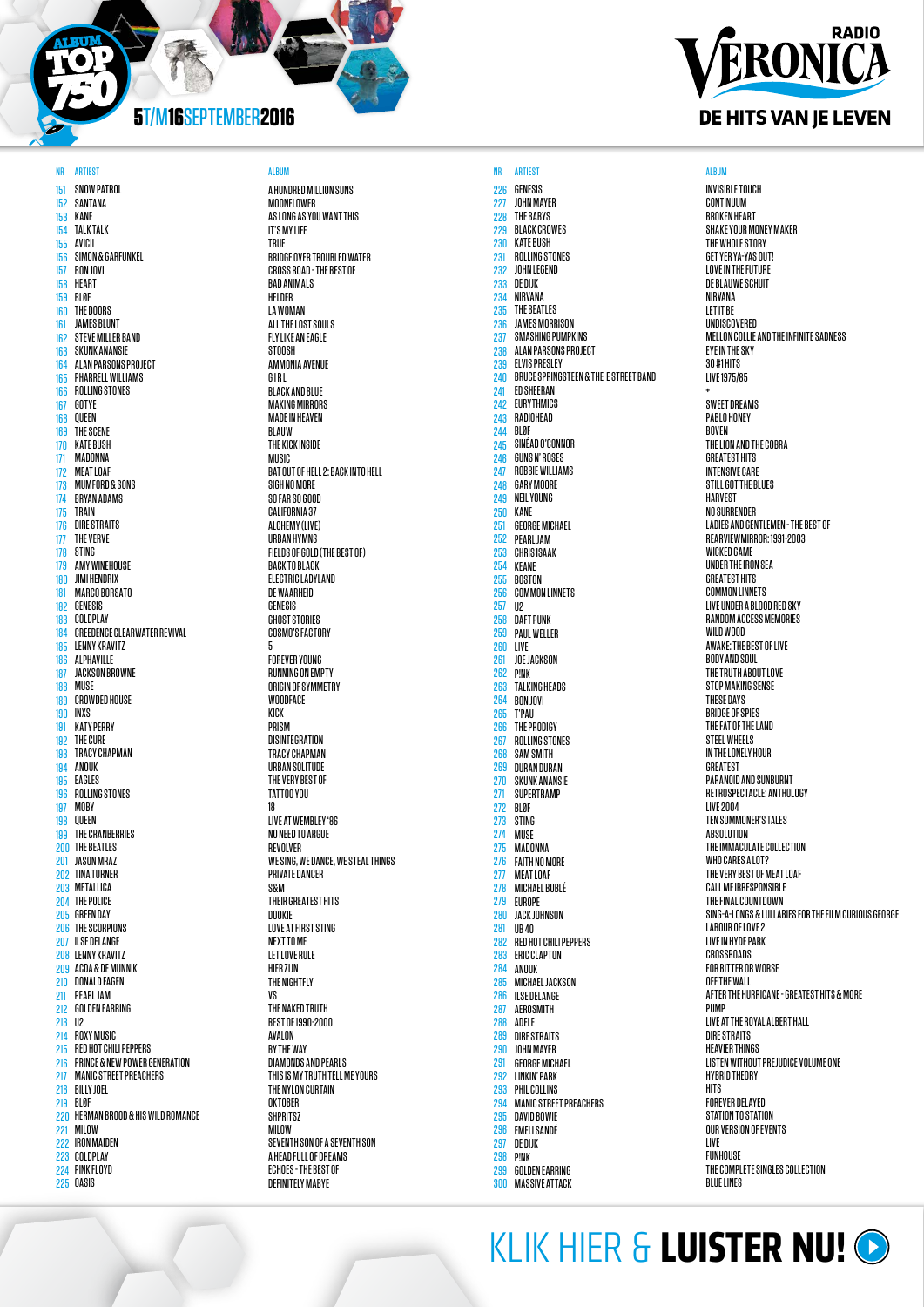301 ROLLING STONES 302 303 304 LIFEHOUSE 305 306 307 DOE MAAR 308 BASTILLE 309 310 KANE 311 312 313 DON HENLEY 314 KATY PERRY 315 316 THE WHO 317 BLØF 318 319 SEAL 320 VAN MORRISON 321 ANOUK 322 LEVEL 42 323 CARO EMERALD 324 U2 325 PHIL COLLINS 326 STEELY DAN 327 WITHIN TEMPTATION 328 MADONNA 329 DIDO 330 SIMPLE MINDS 331 VAN DIK HOUT 332 SOUNDTRACK 333 RED HOT CHILI PEPPERS 334 GEORGE MICHAEL & QUEEN 335 PEARL JAM 336 UB 40 337 ROBBIE WILLIAMS 338 LED ZEPPELIN 339 ANOUK 340 THE CLASH 341 SIMPLY RED 342 STING 343 ALANIS MORISSETTE 344 JIMI HENDRIX 345 BRUNO MARS 346 DIRE STRAITS 347 KREZIP 348 THE BEATLES 349 PRINCE (ALS 'THE SYMBOL') 350 U2 351 DUFFY 352 TALKING HEADS 353 354 355 FUGEES 356 DE DIJK 357 THE RASMUS 358 EAGLES 359 360 THE CURE 361 362 ZZ TOP 363 364 365 366 367 LENNY KRAVITZ 368 369 RIHANNA 370 BRUCE SPRINGSTEEN 371 ROBBIE WILLIAMS 372 CROWDED HOUSE 373 METALLICA 374 BOB MARLEY & THE WAILERS 375 SNOW PATROL JAMES BLUNT QUEEN BILLY JOEL BON JOVI JOHN LENNON & THE PLASTIC ONO BAND SPANDAU BALLET RADIOHEAD GUNS N' ROSES SOUNDTRACK GAVIN DEGRAW ROLLING STONES **OUTKAST** PHIL COLLINS MAROON 5 DAVID BOWIE CARO EMERALD JOE JACKSON CROSBY STILLS NASH & YOUNG

NR ARTIEST DES SALBUM ALBUM ALBUM ANN ARTIEST NA ARTIEST ALBUM ANN ARTIEST ALBUM ANN ARTIEST ALBUM ANN ARTIEST BEGGARS BANQUET BACK TO BEDLAM A KIND OF MAGIC SMOKE AND MIRRORS GREATEST HITS VOL. 1&2 THIS LEFT FEELS RIGHT 4US BAD BLOOD IMAGINE FEARLESS **PARADE** THE BEST OF THE END OF THE INNOCENCE TEENAGE DREAM **GNR LIFS TOMMY** WATERMAKERS THE BEST OF JAMES BOND SEAL 1 BROWN EYED GIRL LIVE AT GELREDOME RUNNING IN THE FAMILY DELETED SCENES FROM THE CUTTING ROOM FLOOR **ZOOROPA** BOTH SIDES AJA MOTHER EARTH LIKE A PRAYER LIFE FOR RENT STREET FIGHTING YEARS HET BESTE VAN 1994-2001 SATURDAY NIGHT FEVER **GREATEST HITS FIVE LIVE BACKSPACER** LABOUR OF LOVE I'VE BEEN EXPECTING YOU **MOTHERSHIP** SAD SINGALONG SONGS COMBAT ROCK HOME THE DREAM OF THE BLUE TURTLES SUPPOSED FORMER INFATUATION JUNKIE ARE YOU EXPERIENCED DOO-WOPS & HOOLIGANS ON THE NIGHT BEST OF HELP THE GOLD EXPERIENCE OCTOBER **ROCKFERRY** REMAIN IN LIGHT CHARIOT LOVE YOU LIVE THE SCORE NIEMAND IN DE STAD DEAD LETTERS **DESPERADO** SPEAKERBOXX/THE LOVE BELOW **GREATEST HITS** TESTIFY ELIMINATOR IT WON'T BE SOON BEFORE LONG THE RISE AND FALL OF ZIGGY STARDUST AND THE SPIDERS OF MARS THE SHOCKING MISS EMERALD LIVE 1980-1986 **GREATEST HITS** DEJA VU UNAPOLOGETIC TUNNEL OF LOVE REALITY KILLED THE VIDEOSTAR RECURRING DREAM - THE VERY BEST OF RELOAD BABYLON BY BUS

**UP TO NOW** 

376 TINA TURNER 377 378 379 380 381 382 383 384 385 386 387 388 389 390 391 392 393 394 395 396 397 398 399 400 401 402 403 404 405 406 407  $\overline{AB}$ 409 410 411 412 413 414 415 416 417 418 419 420 421 422 423 424 425 426 427 428 429 430 431 432 433 434 435 436 437 438 439 440 441 442 ROLLING STONES 443 **AAA** 445 446 447 448 449 SOUNDTRACK 450 MARVIN GAYEBLØF PRINCE & THE REVOLUTION CRASH TEST DUMMIES BLACK SABBATH P!NK  $\mathsf{II2}$ IMAGINE DRAGONS BRIAN MAY SEAL JEFF WAYNE NICKELBACK HET GOEDE DOEL DOUWE BOB BON JOVI MICHAEL JACKSON CHEAP TRICK EDDIE VEDDER PRETENDERS JOHN LEGEND THE BEATLES THE OFFSPRING JOE JACKSON JENNIFER LOPEZ ELECTRIC LIGHT ORCHESTRA THE SCRIPT VAN HALEN SANTANA ROLLING STONES MADONNA THE POLICE ILSE DELANGE ALAN PARSONS PROJECT BLACK CROWES DIRE STRAITS KATY PERRY THE DOORS VAN VELZEN THE CURE SIMPLY RED IGGY POP ALICIA KEYS PHIL COLLINS THE KILLERS SPANDAU BALLET NO DOUBT BEE GEES CHEF'SPECIAL DURAN DURAN VAN DIK HOUT KATE BUSH KINGS OF LEON SOUNDTRACK ED SHEERAN BAD ENGLISH GNARLS BARKLEY ALICE COOPER 4 NON BLONDES ROD STEWART KENSINGTON MADNESS COLDPLAY FALCO REM PAUL MCCARTNEY & WINGS DAVID GUETTA DIDO LED ZEPPELIN TOTAL TOUCH TOTO **RACOON** FLEETWOOD MAC

## **RADIO** ERONICA DE HITS VAN JE LEVEN

SIMPLY THE BEST HET EIND VAN HET BEGIN: SINGLES PARADE GOD SHUFFLED HIS FEET PARANOID GREATEST HITS… SO FAR!!! BOY NIGHT VISIONS BACK TO THE LIGHT SE<sub>AL</sub><sub>2</sub> WAR OF THE WORLDS ALL THE RIGHT REASONS MOOI EN ONVERSLIJTBAAR PASS IT ON **NEW IFRSEY** HISTORY - PAST PRESENT AND FUTURE BOOK 1 AT BUDOKAN INTO THE WILD GREATEST HITS ONCE AGAIN **RUBBER SOUL** SMASH STEPPING OUT (THE VERY BEST OF) DANCE AGAIN...THE HITS TIME SCIENCE AND FAITH 1984 (MCMLXXXIV) SUPERNATURAL EMOTIONAL RESCUE CONFESSIONS ON THE DANCEFLOOR OUTLANDOS D'AMOUR INCREDIBLE THE TURN OF A FRIENDLY CARD THE SOUTHERN HARMONY AND MUSICAL COMPANION ON EVERY STREET ONE OF THE BOYS THE VERY BEST OF UNWIND THE HEAD ON THE DOOR LIFE LUST FOR LIFE SONGS IN A MINOR SERIOUS HITS... LIVE! HOT FUSS THROUGH THE BARRICADES TRAGIC KINGDOM RECORD - THEIR GREATEST HITS PASSING THROUGH SEVEN AND THE RAGGED TIGER VAN DIK HOUT THE HOUNDS OF LOVE COME AROUND SUNDOWN BLUES BROTHERS BACKLASH ST. ELSEWHERE THE DEFINITIVE ALICE COOPER BIGGER BETTER FASTER MORE BLONDES HAVE MORE FUN VULTURES ONE STEP BEYOND PARACHUTES FALCO<sub>3</sub> **MONSTER** BAND ON THE RUN ONE MORE LOVE STRIPPED NO ANGEL LED ZEPPELIN 2 TOTAL TOUCH PAST TO PRESENT 1977-1990 ALL IN GOOD TIME GREATEST HITS ALLES IS LIEFDE THE VERY BEST OF MARVIN GAYE

KLIK HIER & **[LUISTER NU!](http://www.radioveronica.nl/player/radio-veronica)**

X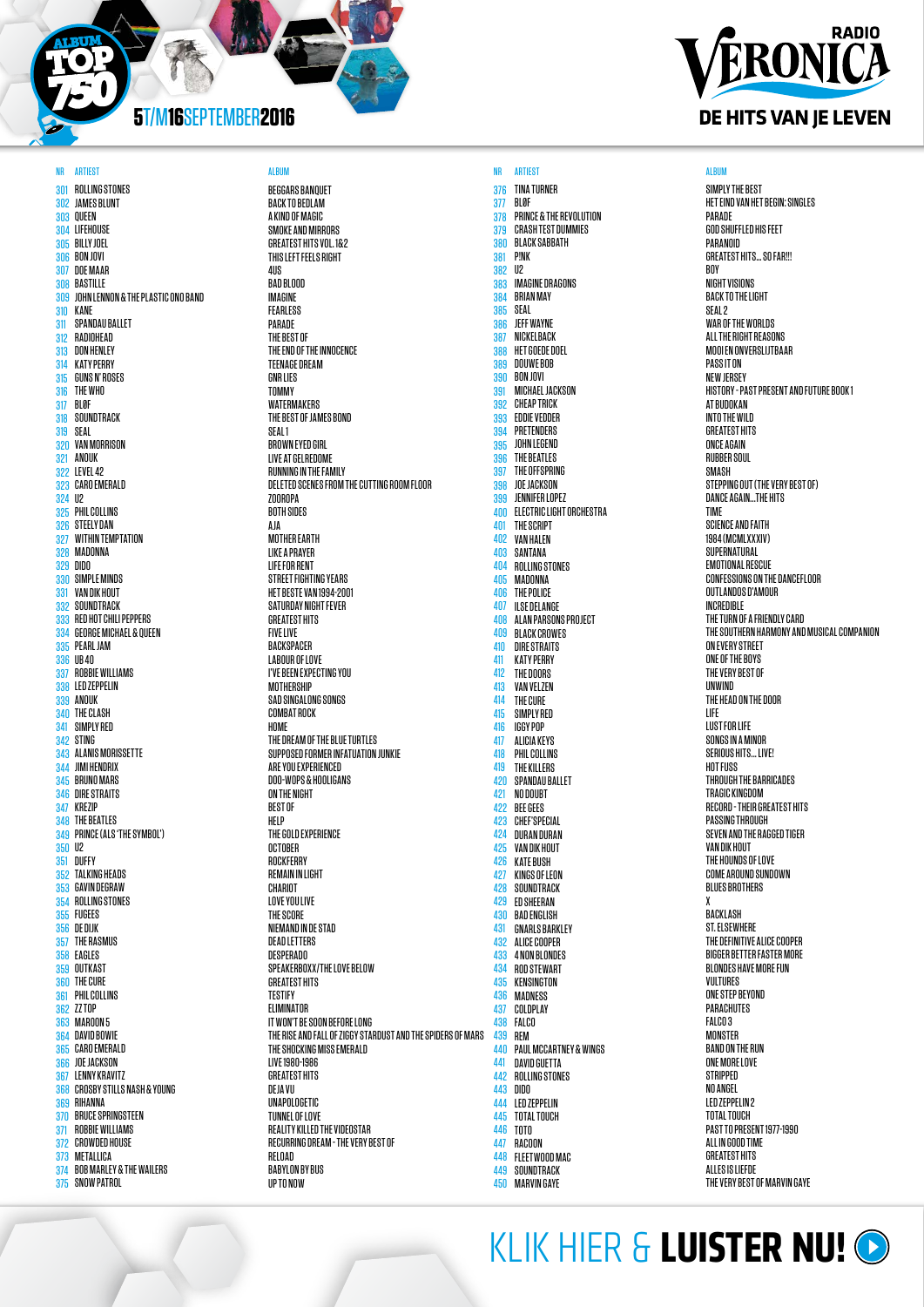

451 THE CARDIGANS 452 453 454 DAVID BOWIE 455 456 457 SHANIA TWAIN 458 GOLDEN EARRING 459 BEN HOWARD 460 SANTANA 461 ALANIS MORISSETTE 462 JOE JACKSON 463 JAMIROQUAI 464 EAGLES 465 3 DOORS DOWN 466 PAUL SIMON 467 ANOUK 468 SIMPLY RED 469 OASIS 470 JOHN LENNON 471 472 TINA TURNER 473 KEANE 474 STING 475 COUNTING CROWS 476 SOUNDTRACK 477 U2 478 SIMPLE MINDS 479 KT TUNSTALL 480 481 EXTREME 482 ABBA 483 LIVE 484 BRYAN ADAMS 485 ANASTACIA 486 ERIC CLAPTON 487 MARCO BORSATO 488 SUPERTRAMP 489 P!NK 490 SOUNDTRACK 491 PASSENGER 492 493 FAITHLESS 494 PAUL WELLER 495 ANOUK 496 A-HA 497 BRUNO MARS 498 BOB DYLAN 499 ALANIS MORISSETTE 500 TOTO 501 502 BILLY JOEL 503 504 PRINCE 505 506 507 508 LOU REED 509 510 DURAN DURAN 511 512 VAN HALEN 513 514 515 516 517 518 519 520 ROBERT PLANT 521 COUNTING CROWS 522 MADONNA 523 LINKIN' PARK 524 ROLLING STONES 525 ACDA & DE MUNNIK CROWDED HOUSE ROBBIE WILLIAMS BLACK EYED PEAS TOM PETTY & THE HEARTBREAKERS KANE BRONSKI BEAT ROLLING STONES QUEENS OF THE STONE AGE RACOON SPIN DOCTORS PAUL MCCARTNEY NICKELBACK MICHAEL JACKSON MARK KNOPFLER MIKA **HEART** THE SCRIPT SOUNDTRACK FOO FIGHTERS QUEEN MARK RONSON

NR ARTIEST DES SALBUM ALBUM ALBUM ANN ARTIEST NA ARTIEST ALBUM ANN ARTIEST ALBUM ANN ARTIEST ALBUM ANN ARTIEST **GRAN TURISMO** CROWDED HOUSE IN AND OUT OF CONSCIOUSNESS: GREATEST HITS 1990-2010 ALADDIN SANE ELEPHUNK INTO THE GREAT WIDE OPEN COME ON OVER THE DEVIL MADE US DO IT: 35 YEARS EVERY KINGDOM THE ULTIMATE COLLECTION UNDER RUG SWEPT LOOK SHARP HIGH TIMES: SINGLES 1992-2006 THE LONG RUN THE BETTER LIFE SHINING LIKE A NATIONAL GUITAR - GREATEST HITS LOST TRACKS PICTURE BOOK TIME FLIES 1994-2009 DOUBLE FANTASY SO GLAD YOU MADE IT **ALL THE REST** PERFECT SYMMETRY THE SOUL CAGES AUGUST AND EVERYTHING AFTER GREASE HOW TO DISMANTLE AN ATOMIC BOMB THE BEST OF EYE TO THE TELESCOPE THE AGE OF CONSENT PORNOGRAFFITTY GOLD V 18 TILL I DIE ANASTACIA ERIC CLAPTON STORY ALS GEEN ANDER PARIS (LIVE) TRY THIS ROCKY STORY (BEST OF) ALL THE LITTLE LIGHTS OUT OF THEIR HEADS SUNDAY 8 PM STANLEY ROAD GRADUATED FOOL HUNTING HIGH AND LOW UNORTHODOX JUKEBOX DESIRE COLLECTION TOTO SONGS FOR THE DEAF AN INNOCENT MAN LIVE AT THE HMH, AMSTERDAM PRINCE POCKET FULL OF KRYPTONITE ALL THE BEST HERE AND NOW **TRANSFORMFR** INVINCIBLE ARENA SAILING TO PHILADELPHIA VAN HALEN LIFE IN CARTOON MOTION BRIGADE THE SCRIPT MIAMI VICE **GREATEST HITS** JAZZ VERSION THE PRINCIPLE OF MOMENTS FILMS ABOUT GHOSTS TRUE BLUE METEORA HOT ROCKS 1964-1971 ADEM



# **RADIO** ERONICA DE HITS VAN JE LEVEN

UNPLUGGED RACINE CARRÉE SONGS FROM THE BIG CHAIR SUPERUNKNOWN ONE OF THESE NIGHTS FUTURESEX/LOVESOUNDS CRAZY WORLD **GREATEST HITS** WHITESNAKE 1987 GANGSTA'S PARADISE THE POLICE CHAOS AND THE CALM **CONTROL OMARM** THE WORKS JUST PUSH PLAY FAHRENHEIT BULLETPROOF PICASSO MELISSA ETHERIDGE OVEREXPOSED 1962-1966 YOURS TRULY ANGRY MOB THE LEXICON OF LOVE 10 JAAR - LEVENSECHT THE ORIGINAL SOUNDTRACK BIRDS OF PRAY AROUND THE WORLD IN A DAY SINGLES 1992 - 2003 AGENT PROVOCATEUR SOME KIND OF TROUBLE HOTTER THAN JULY DAY & AGE THE PLATINUM COLLECTION TUESDAY NIGHT MUSIC CLUB SOME GIRLS LAUNDRY SERVICE BEST OF 1980-1990 NO SOUND WITHOUT SILENCE SEVENTEEN SECONDS **MARCO** 30: THE VERY BEST OF DEEP PURPLE BORN THIS WAY THE MIRACLE IN TIME (BEST OF) BOYS AND GIRLS WHAT IF ZENYATTA MONDATTA WAKING **IIF** DRIVER'S SEAT: THE BEST OF THE AWAKENING RAT IN THE KITCHEN SMASHES AND TRASHES LISTEN TO THE MUSIC DISCOVERY TURN IT ON AGAIN - THE HITS THE SINGLES 86-98 RIVER OF DREAMS GREATEST HITS STAYING ALIVE EYE OF THE HURRICANE X JOYRIDE TUSK NO NAME FACE BANG!...GREATEST FALLEN EMPIRES **GRRR** MONTEVALLO NEWS OF THE WORLD REVERENCE PURE MCCARTNEY SONGS OF INNOCENCE GOODBYE YELLOW BRICK ROAD IT'S TIME FOR A LOVE REVOLUTION DORIS DAY EN ANDERE STUKKEN